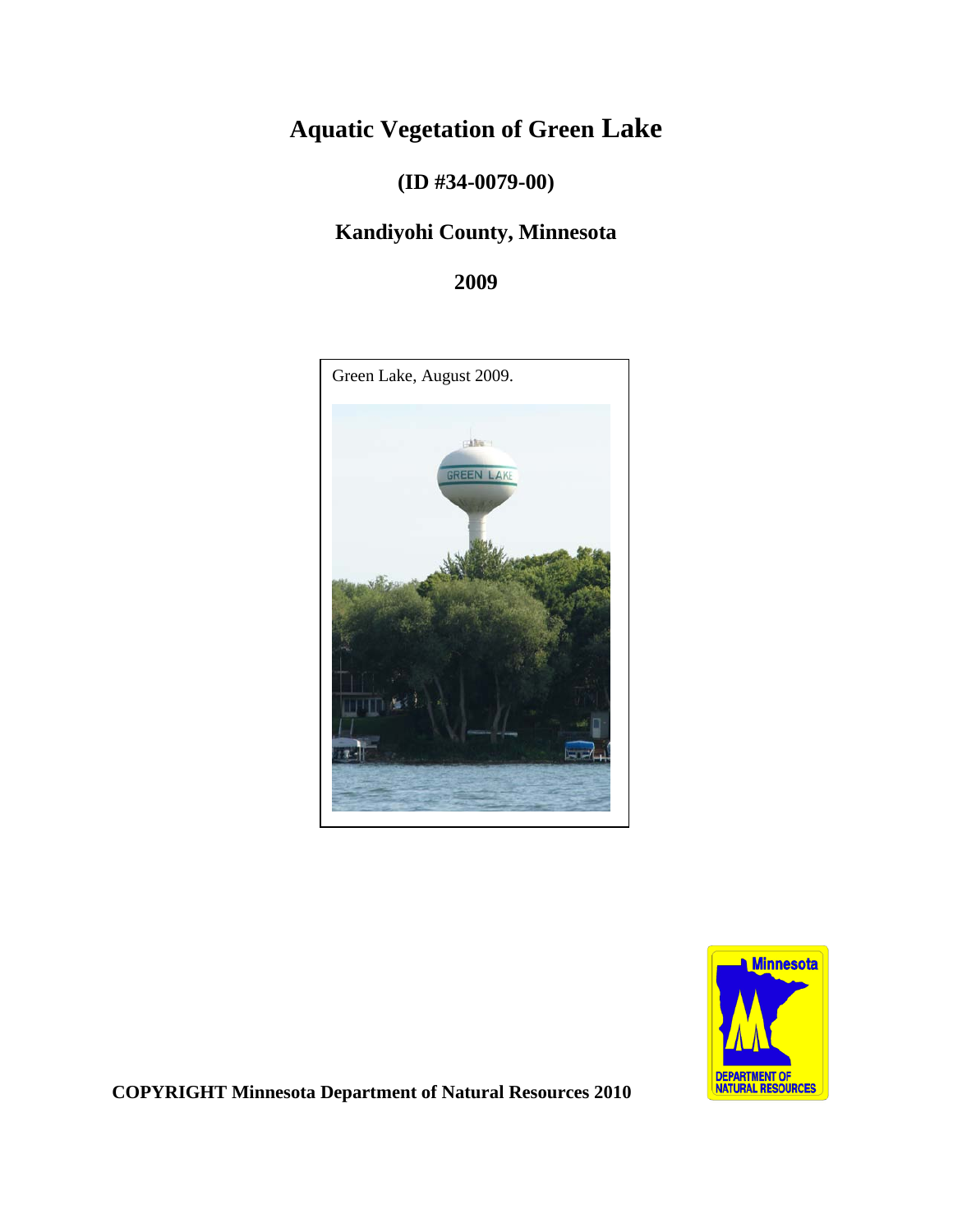**Report by:** Donna Perleberg and Stephanie Loso Minnesota Department of Natural Resources Division of Ecological Resources 1601 Minnesota Dr., Brainerd, MN 56401

#### **Lake survey conducted by:**

MnDNR Ecological Resources Division Staff: Donna Perleberg, Aquatic Plant Ecologist, Brainerd Stephanie Loso, Aquatic Biologist, Brainerd Joe Eisterhold, Invasive Species Specialist, New Ulm Kevin Mortensen, Student Worker, Brainerd Adam Rollins, Intern, Brainerd Kyle Uhler, Intern, New Ulm

**Report review:** Joe Eisterhold

#### **A note to readers:**

Text that appears in blue underline is a hypertext link to a web page where additional information is provided. If you are connected to the Internet, you can click on the blue underlined text to link to those web pages.

#### **This report is also available online at:**

[http://www.dnr.state.mn.us/eco/pubs\\_aquatics/veg\\_reports.html](http://www.dnr.state.mn.us/eco/pubs_aquatics/veg_reports.html)

#### **This report should be cited as:**

D. Perleberg and S. Loso. 2010. Aquatic Vegetation of Green Lake (DOW 34007900), Kandiyohi County, Minnesota, 2009. Minnesota Dept. of Natural Resources, Ecological Resources Division, 1601 Minnesota Drive, Brainerd, MN 56401. 14 pages.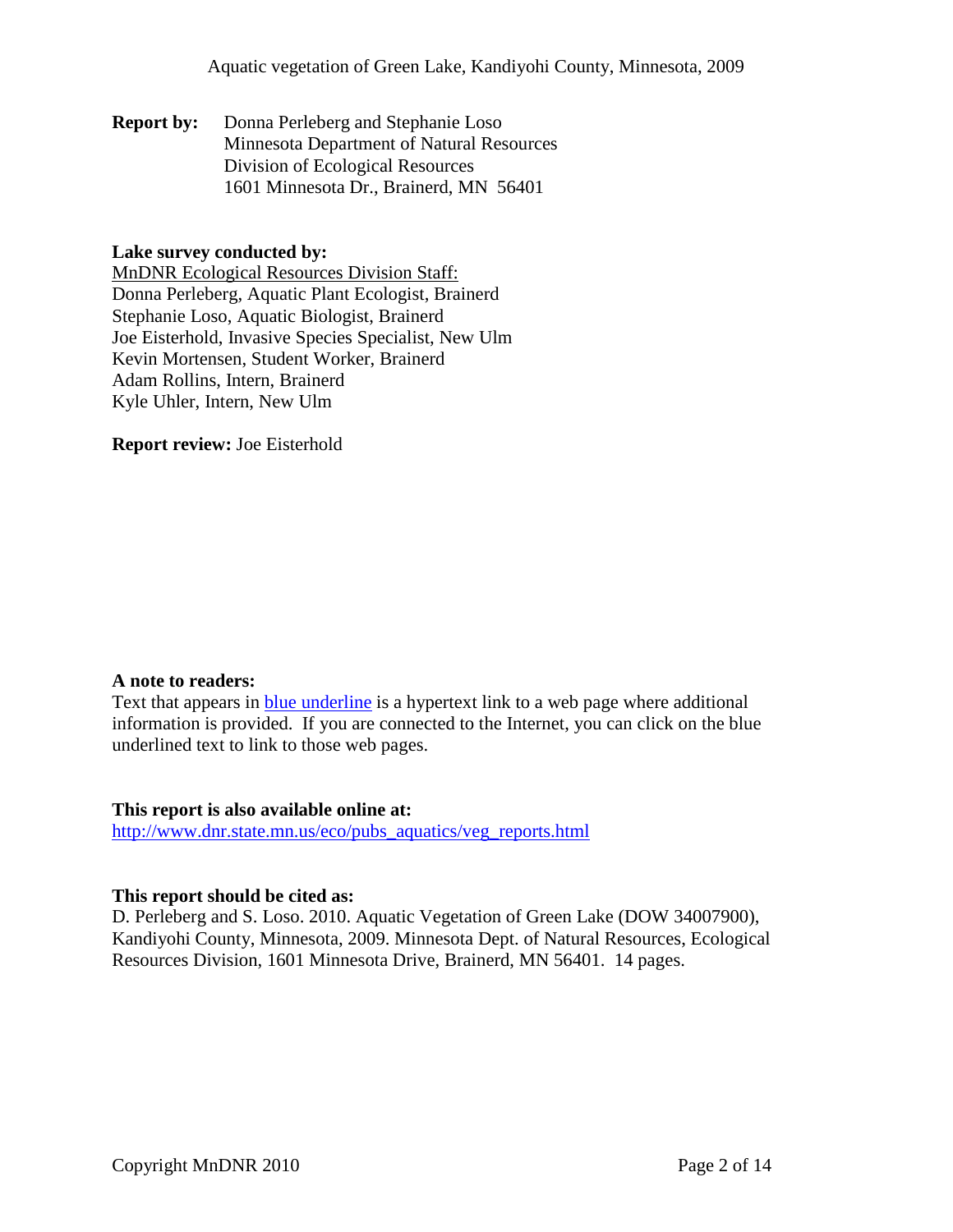## **Summary**

Green Lake is the largest lake in Kandiyohi County, with a surface area of about 5,400 acres. Relatively high water clarity and broad shallow zones provide extensive potential habitat for aquatic vegetation but windswept shorelines limit the amounts of rooted vegetation.

Vegetation was sampled at 287 sites within the 0-30 feet depth zone and 64% of the sites contained plants. Plants were found to a depth of 28 feet and were most frequent in the 11 to 20 feet depth zone, where 91% of the sites were vegetated; in shallower water, plant frequency was 55% and in deeper water it was 45%.

Macroalgae dominated the plant community, occurring in 62% of the sample sites. Muskgrass (*Chara* sp.) was the dominant plant in the 0 to 20 feet depth zone and stonewort (*Nitella* sp.) was the most frequent plant in depths greater than 20 feet.

Rooted plants were found in only 5% of all sites and were most frequent in depths less than 6 feet, where they occurred in 14% of the sites. Native submerged plants included coontail (*Ceratophyllum demersum*), native pondweeds (*Potamogeton* spp.), northern watermilfoil (*Myriophyllum sibiricum*), and the rare plant, widgeon grass (*Ruppia maritima*).

The non-native submerged plant, Eurasian watermilfoil (*Myriophyllum spicatum*), was found in 1% of the sample sites and occurred in depths of 5 to 9 feet.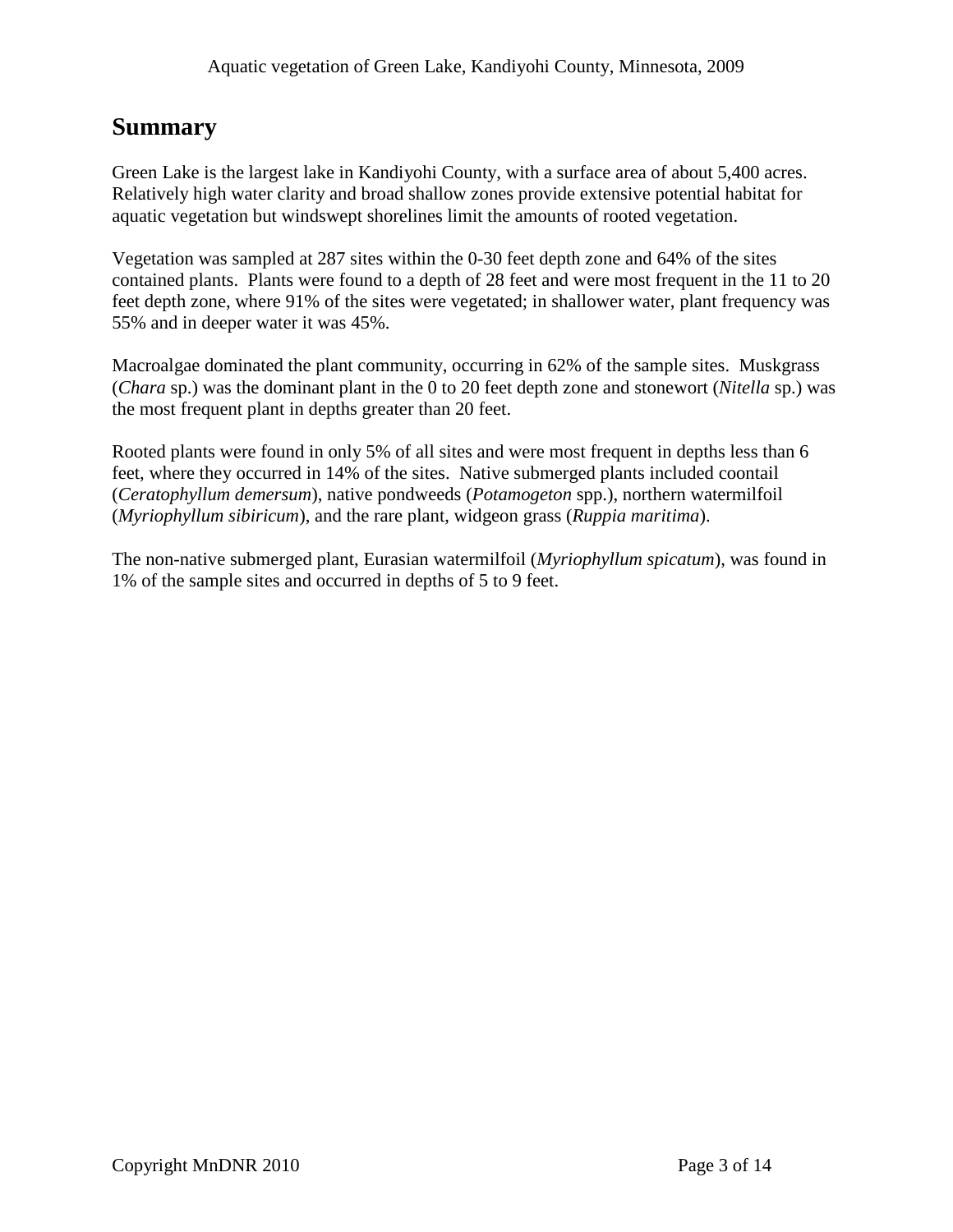## **Introduction**

Green Lake is located near the town of Spicer in Kandiyohi County, south central Minnesota. The lake lies in the Middle Fork Crow River watershed (Figure 1). The Middle Fork of the Crow River begins in the southwest corner of Stearns County and flows southeast about 57 miles, connecting a series of lakes, including Green Lake. Green Lake receives inflow from Nest Lake and outlets to Calhoun Lake.

Green Lake is the largest lake in the county and in the watershed with a surface area of about 5,400 acres. The lake is primarily round in outline and measures about 3.5 miles in width with about 12 miles of shoreline. The lake is also the

Figure 1. Location of Green Lake in the Middle Fork Crow River Watershed, Kandiyohi County, Minnesota. **Stearns Co** Kandiyohi Co. River

deepest in the county and watershed with a maximum depth of 110 feet. The mean lake depth is 27 feet and about a fourth of the lake basin is shallow (10 feet or less in depth) (Figure 2). The eastern half of the lake has the broadest shallow zones with some shallow bars extending more than a mile into the lake.

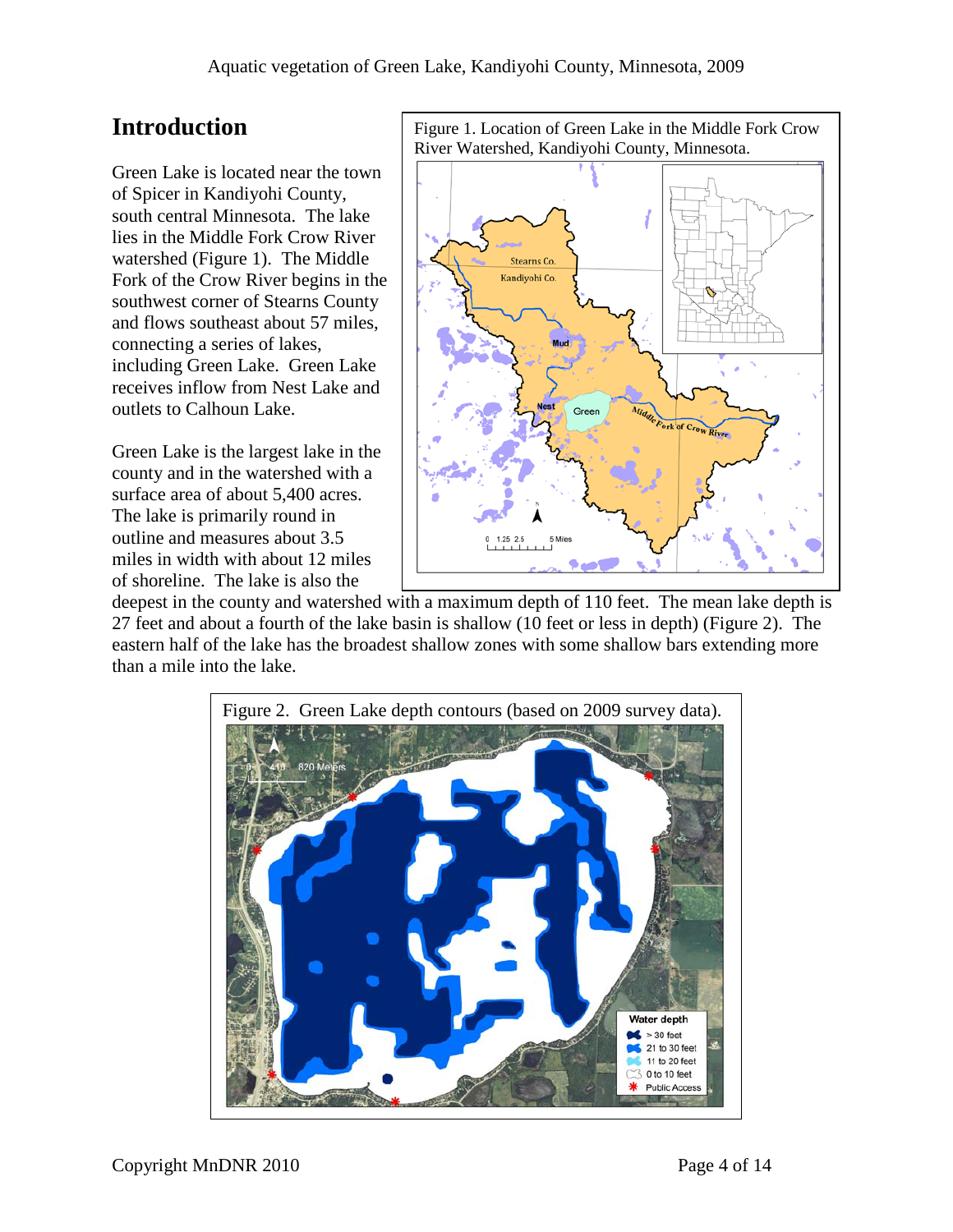Green Lake is described as mesotrophic (moderate nutrients), with good water clarity. In 2008, the average summer [Secchi disc](http://www.pca.state.mn.us/water/secchi-slideshow.html) reading was 11 feet (MPCA, 2008). With extensive shallow areas and relatively clear water, Green Lake has the potential to support abundant aquatic plant growth. However, the lake is heavily wind-swept which limits rooted plant growth.

Previous vegetation surveys of Green Lake have found submerged plant growth as deep as 40 feet. At least 18 different native submerged plants have been identified in the lake (DNR Fisheries Lake Files) with muskgrass (*Chara* sp.) historically dominating the plant community. Emergent bulrush *(Schoenoplectus* sp.) beds occur at two locations: the south side of the lake and at the outlet on the east end of the lake. The non-native plant, curly-leaf pondweed (*Potamogeton crispus*) has been previously recorded in the lake (DNR Fisheries Lake Files). The non-native plant, Eurasian watermilfoil (*Myriophyllum spicatum*) was found in the lake in 2000.

This survey provides a quantitative description of the 2009 plant population in Green Lake. Specifically, it describes:

- 1. The general distribution of vegetation within the lake including depth zone where majority of vegetation occurs
- 2. The abundance (frequency) and distribution of commonly occurring plant taxa.

This survey was designed to estimate the lakewide distribution of the commonly occurring plant taxa and was not intended to map all locations of less frequently occurring plants. Site specific searches may be more appropriate for that objective.

This survey was conducted in late July when most native plants are at peak growth. It was not designed to describe the distribution of the non-native plant, curly-leaf pondweed, which reaches peak growth earlier in the year. A spring (mid May to mid June) survey would be required to adequately assess curly-leaf pondweed abundance and distribution.

# **Methods**

Green Lake was surveyed on July 28 and 29, 2009. A point-intercept (grid) survey method was used and followed the methods described by Madsen (1999). Survey waypoints were created using a Geographic Information System (GIS) computer program and downloaded into a handheld Global Positioning System (GPS) receiver. Survey points were placed across the entire lake and spaced 200 meters (256 feet) apart.

The survey was conducted by boat and surveyors sampled 287 sites within the shore to 30 feet depth zone (Figure 3, Table 1). A GPS unit was used to navigate the boat to each sample point. At each point, water depth was recorded in one-foot increments using a measured stick in water depths less than seven feet and an electronic depth finder in depths greater than seven feet.

Surveyors recorded all plant taxa found within a one square meter sample site at a pre-designated side of the boat. A double-headed, weighted garden rake, attached to a rope was used to survey vegetation not visible from the surface (Figure 4). Plant identification and nomenclature followed MnTaxa (2009).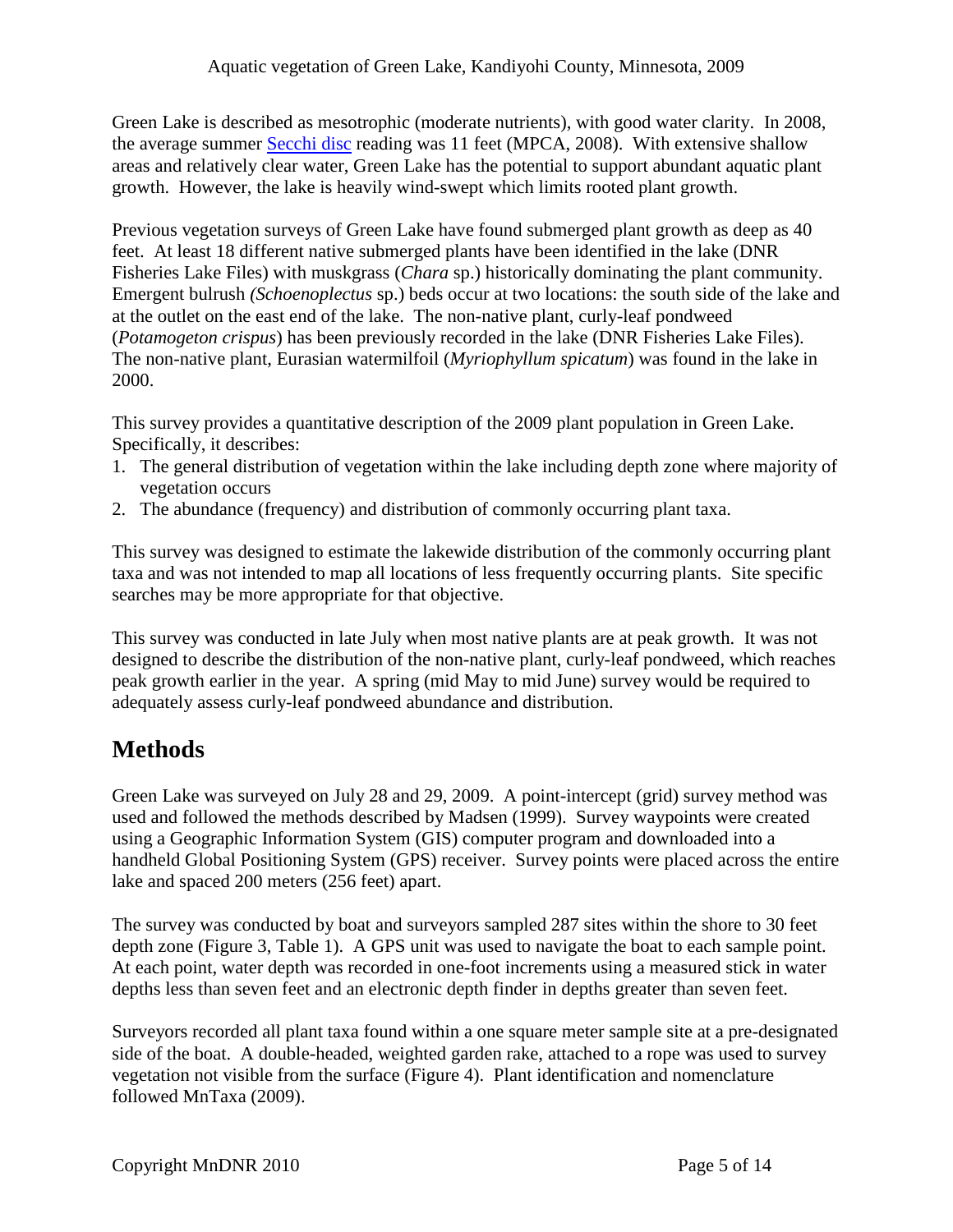#### Aquatic vegetation of Green Lake, Kandiyohi County, Minnesota, 2009



Frequency of occurrence was calculated as the percent of sites in which taxa occurred (See example). Frequency of occurrence was calculated for the entire 0 to 30 feet depth zone as well as each of the six depth zones sampled (Table 1).

#### *Example:*

There were 287 samples sites in the 0-30 feet zone. Muskgrass (*Chara* sp.) occurred in 155 sites. Muskgrass frequency in 0-30 feet zone =  $(155/287)$  \*  $100 = 54\%$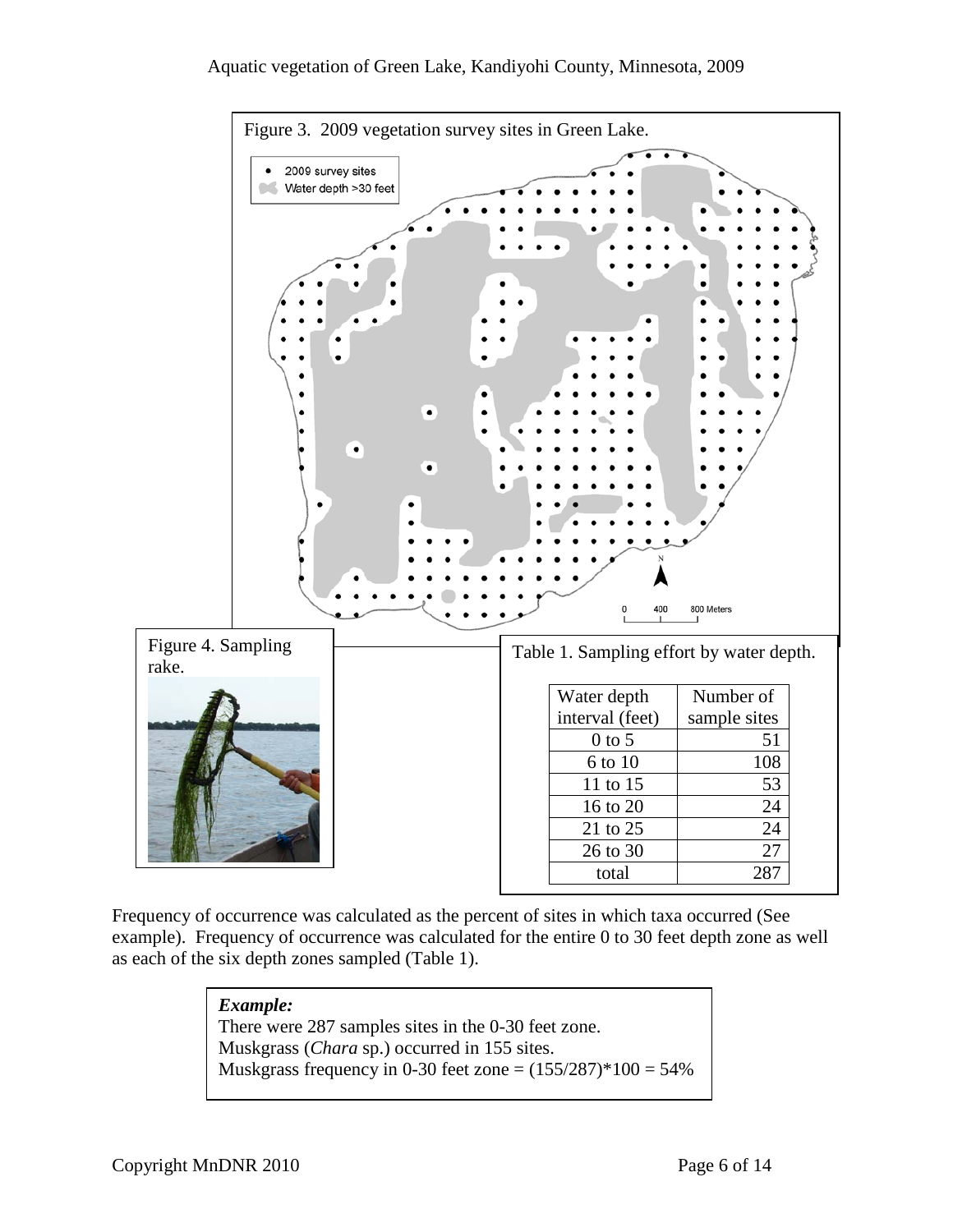Surveyors described bottom substrate at each sample site where water depth was seven feet and less. Standard substrate classes were used (Table 2) and if several substrate types occurred at a site, surveyors recorded the most common type.

| Table 2. Substrate classes |                                      |  |  |  |
|----------------------------|--------------------------------------|--|--|--|
| muck                       | decomposed organic material          |  |  |  |
| marl                       | calcareous material                  |  |  |  |
| silt                       | fine material with little grittiness |  |  |  |
| sand                       | diameter less than 1/8 inch          |  |  |  |
| gravel                     | diameter $1/8$ to 3 inches           |  |  |  |
| rubble                     | diameter 3 to 10 inches              |  |  |  |
| boulder                    | diameter over 10 inches              |  |  |  |

# **Results**

## **Shoal substrates**

The shoal substrates of Green Lake were hard substrates of sand, gravel and rubble.

## **Number and types of plants recorded**

A total of 28 aquatic plant taxa have been recorded in Green Lake in recent years (Table 3). The in-lake plant community includes 23 submerged, one floating-leaved and four emergent plant taxa (Table 3). The submerged plants include macroalgae and rooted, leafy plants. A rare (Special Concern) submerged species, widgeon grass (*Ruppia maritima*) was documented for the first time in 2009. Two non-native submerged plants, curly-leaf pondweed (*Potamogeton crispus*) and Eurasian watermilfoil (*Myriophyllum spicatum*), occur in the lake.

## **Distribution of aquatic plants**

Within the sampled area (0 to 30 feet), 63% of the sites contained vegetation (Figure 6). This vegetated area covers about 50% of the lake but plant growth was not continuous within this zone. Vegetation was most frequent in the 11 to 20 feet depth zone, where 91% of the sites were vegetated; in shallower water, plant frequency was 55% and in deeper water it was 45% (Figure 7).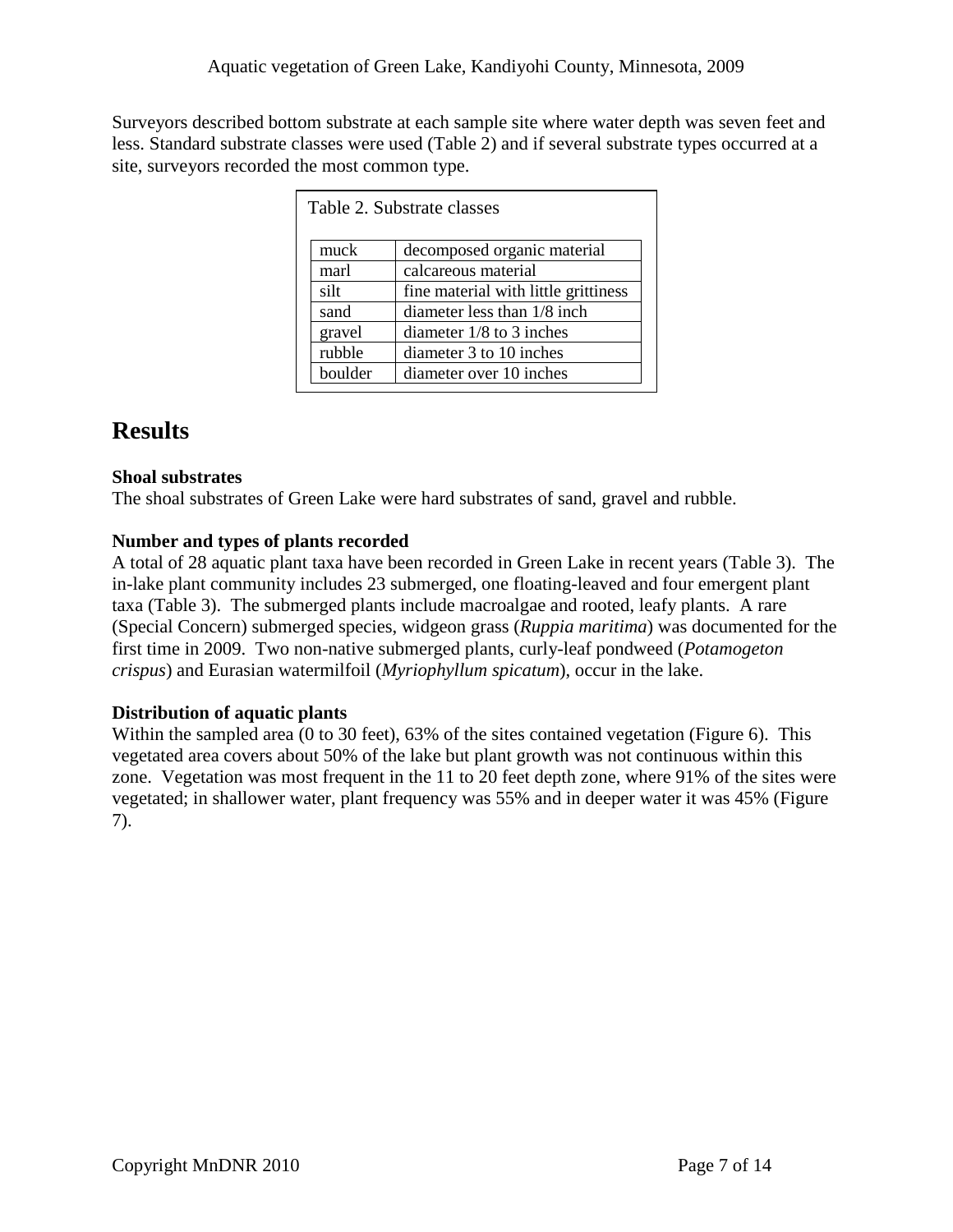Table 3. Aquatic plants present in Green Lake July 2008 and August 2009 (with frequency values provided from 2009 survey).

(Frequency is the percent of 2009 sample sites in which a plant taxon occurred. There were 287 sample sites in the 0-30 ft water depth.)

|                      | <b>Life Form</b>                 | <b>Common Name</b>     | <b>Scientific Name</b>    | Frequency<br>$N = 287$ |
|----------------------|----------------------------------|------------------------|---------------------------|------------------------|
|                      |                                  | Muskgrass              | Chara sp.                 | 54                     |
| SUBMERGED            | Large Algae and<br><b>Mosses</b> | Stonewort              | Nitella sp.               | 9                      |
|                      |                                  | Water moss             | (not identified to genus) | $\ast$                 |
|                      | Pondweeds                        | Illinois pondweed      | Potamogeton illinoensis   | 1                      |
|                      |                                  | Clasping-leaf pondweed | Potamogeton richardsonii  | $\leq$ 1               |
|                      |                                  | River pondweed         | Potamogeton nodosus       | $\ast$                 |
|                      |                                  | Robbin's pondweed      | Potamogeton robbinsii     | $\ast$                 |
|                      |                                  | Flat-stem pondweed     | Potamogeton zosteriformis | $\ast$                 |
|                      |                                  | Narrow-leaf pondweed   | Potamogeton sp.           | $\leq$ 1               |
|                      |                                  | Fries' pondweed        | Potamogeton friesii       | $\mathbf P$            |
|                      |                                  | Sago pondweed          | Stuckenia pectinata       | $\ast$                 |
|                      |                                  | Curly-leaf pondweed    | Potamogeton crispus       | $\ast$                 |
|                      | Grass-leaf<br>plants             | Widgeon grass          | Ruppia maritima           | 1                      |
|                      |                                  | Water celery           | Vallisneria americana     | $\ast$                 |
|                      |                                  | Water star-grass       | Zosterella dubia          | $\leq$ 1               |
|                      | Small-leaf                       | <b>Bushy</b> pondweed  | Najas flexilis            | $\leq$ 1               |
|                      | plants                           | Canada waterweed       | Elodea canadensis         | $\ast$                 |
|                      | Divided-leaf<br>plants           | Eurasian watermilfoil  | Myriophyllum spicatum     | 1                      |
|                      |                                  | Northern water milfoil | Myriophyllum sibiricum    | $\leq$ 1               |
|                      |                                  | Coontail               | Ceratophyllum demersum    | 1                      |
|                      |                                  | Greater bladderwort    | Utricularia vulgaris      | $\leq$ 1               |
|                      |                                  | Mare's tail            | Hippuris vulgaris         | $\ast$                 |
|                      |                                  | Water buttercup        | Ranunculus sp.            | $\ast$                 |
| <b>FLOATING-LEAF</b> |                                  | Floating-leaf pondweed | Potamogeton natans        | $\mathbf{P}$           |
| <b>EMERGENT</b>      |                                  | Hard-stem bulrush      | Schoenoplectus acutus     | 1                      |
|                      |                                  | Arrowhead              | Sagittaria sp.            | $\leq$ 1               |
|                      |                                  | Narrow-leaf cattail    | Typha angustifolia        | $\mathbf{P}$           |
|                      |                                  | Needlerush             | Eleocharis sp.            | $\ast$                 |

 $P =$  present during survey, but not in survey sites

\*= not detected during 2009 survey but documented in 2008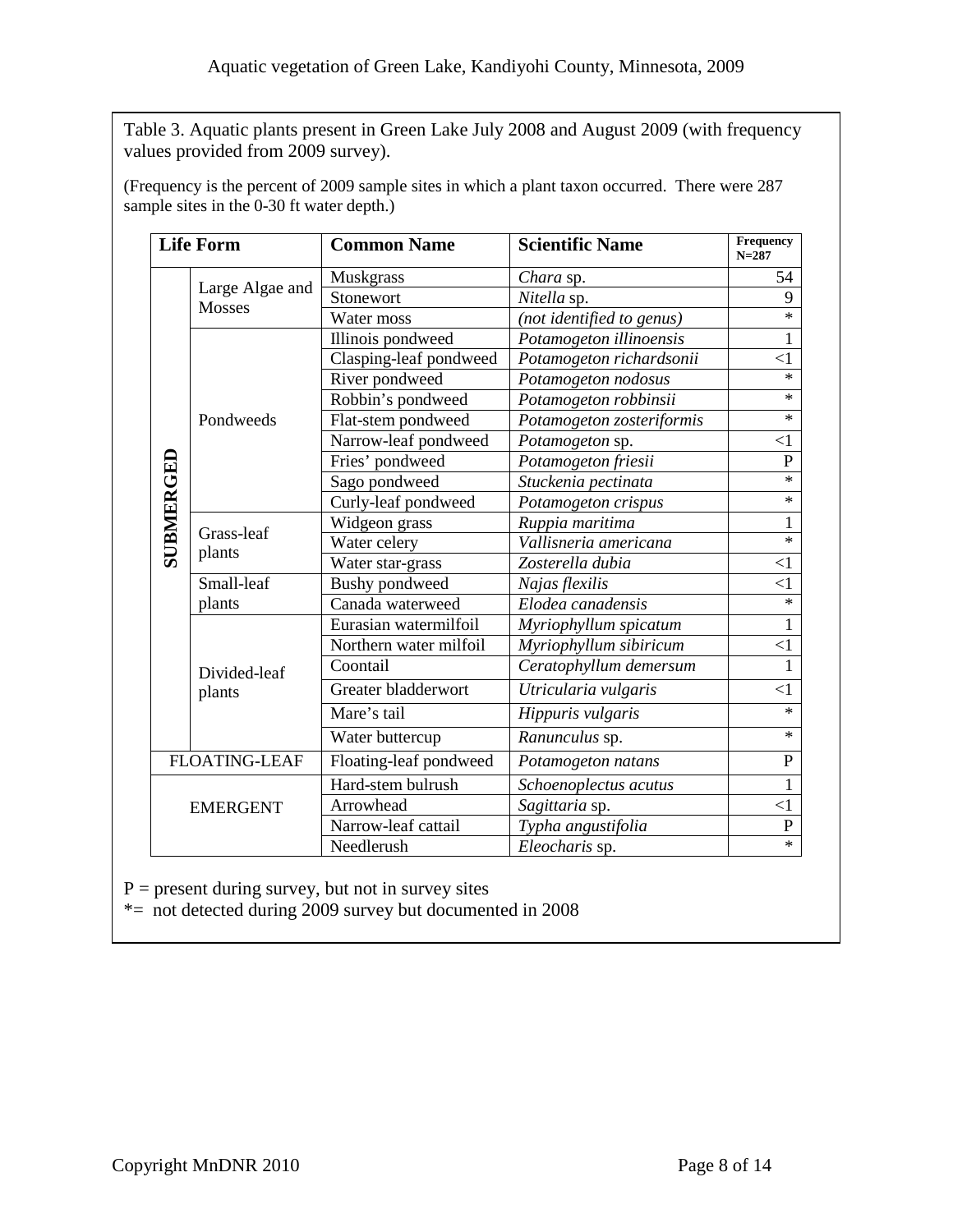

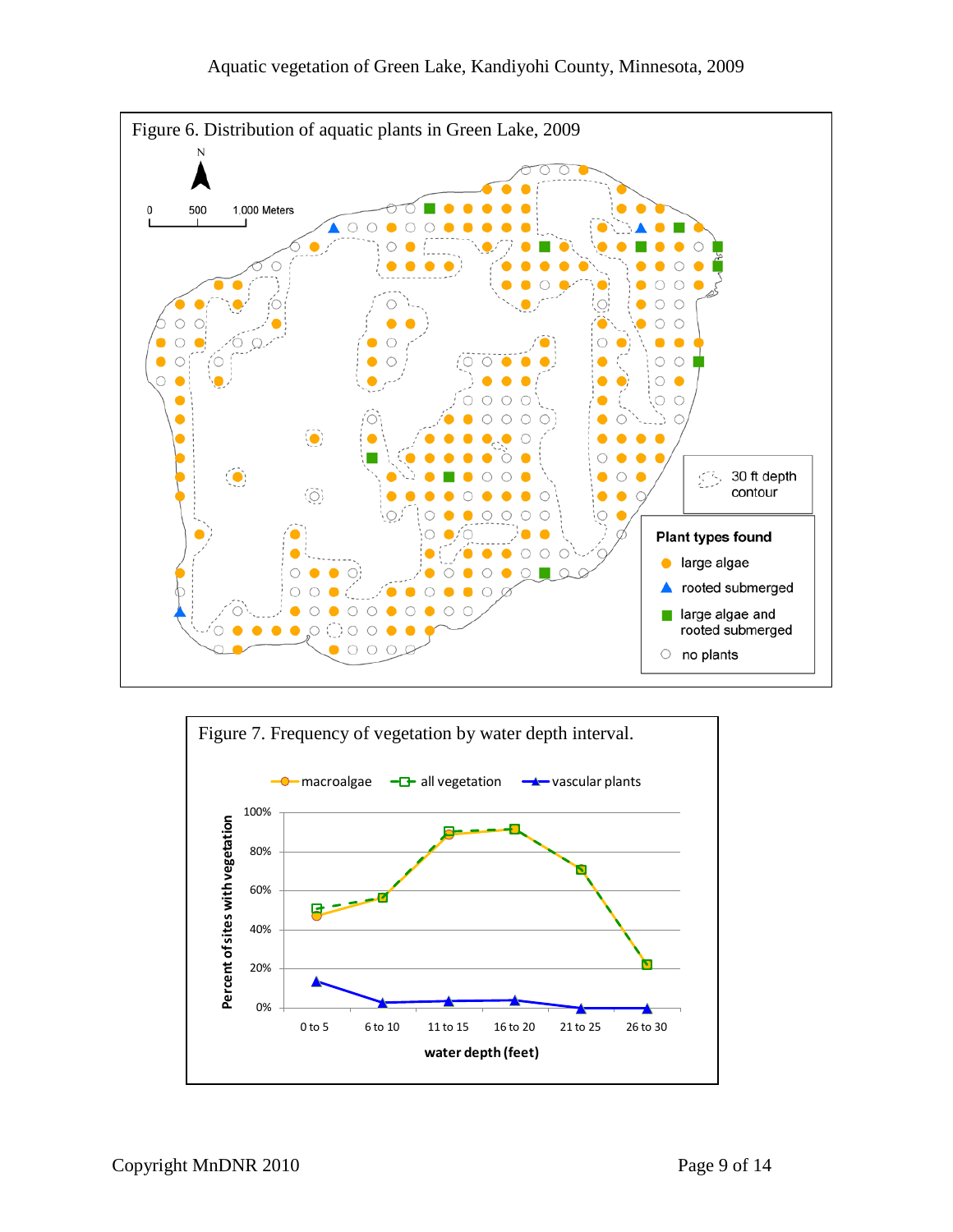Macroalgae were the most common plant type and were present in 62% of the sites (Figure 6). Of sites that contained vegetation, 97% contained only macroalgae. Macroalgae were found to a depth of 28 feet (Figure 7) and likely occurred at scattered locations beyond the 30 feet depth (the maximum depth sampled). Only 5% of all sites contained rooted plants. Rooted plants were found to a maximum depth of 17 feet and were most frequent in depths less than 6 feet, where they occurred in 14% of the sites (Figure 6).

The number of plant taxa found at each one square meter sample site ranged from zero to five. Most sites (58%) contained only one plant taxon and only 5% contained more than one taxa.

### **Macroalgae**

Macroalgae are multi-celled plants that lack true roots, stems or leaves. Unlike microscopic algae that float freely in the water column, macroalgae resemble larger plants and often form low-growing mats on the lake bottom. Muskgrass (Figure 8) and Stonewort (Figures 9, 10) were the macroalgae identified in Green Lake.

[Muskgrass](http://www.dnr.state.mn.us/aquatic_plants/algae/chara.html) (*Chara* sp.) dominated the plant community of Green Lake. It occurred in 54% of the sites and was the most common plant in the 0 to 20 feet depth (Figure 11). This macroscopic algae is common in many hard water Minnesota lakes. It has a brittle texture and a characteristic "musky" odor. Because muskgrass does not form true stems, it is a low-growing plant, often found entirely beneath the water surface where it may form low "carpets" on the lake bottom. Muskgrass is adapted to variety of substrates and is often the first taxa to colonize open areas of lake bottom where it can act as a sediment stabilizer. Beds of muskgrass can provide important fish spawning and nesting habitat.

[Stonewort](http://www.dnr.state.mn.us/aquatic_plants/algae/stonewort.html) (*Nitella* sp.) is also a large algae but lacks the brittle texture and musky odor of muskgrass. It is often found in deeper water than muskgrass. In Green Lake it occurred in 9% of the sample sites (Table 3) and was found in depths of 18 to 28 feet. Stonewort was the most commonly occurring plant in depths of 21 to 30 feet depth zone where it was present in 37% of the sample sites (Figure 11.)





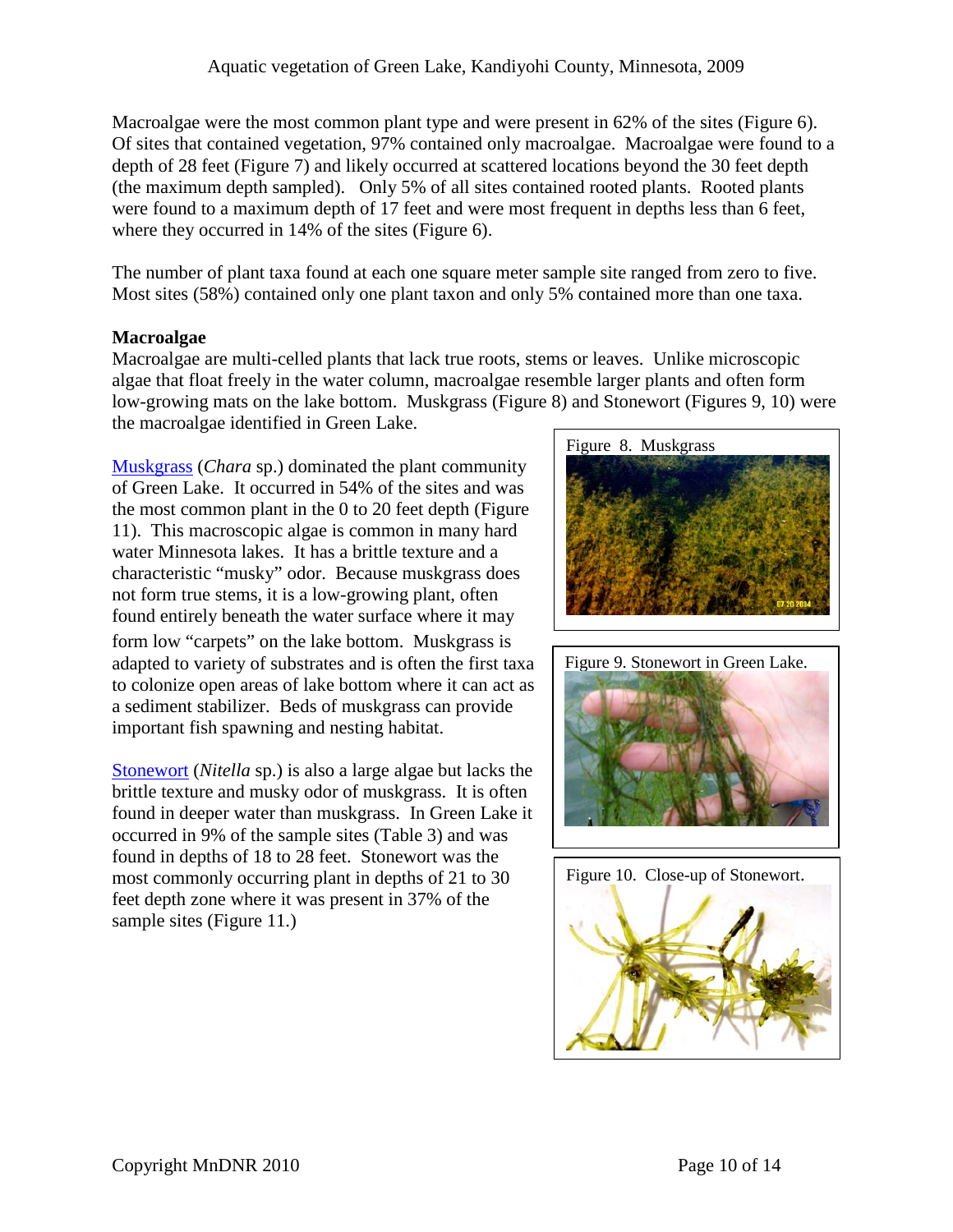

#### **Rooted submerged plants**

Rooted submerged plants are often anchored to the lake bottom by underground rhizomes that also act to help stabilize lake sediments. This group of plants produces true leaves and are often described by their leaf shapes: broad-leaf, grass-leaf or fine, divided-leaf plants. A wide variety of leaf shapes provides a diversity of underwater habitat for fish and other aquatic organisms. In shallow, protected waters some submerged plants may also form floating-leaves that can provide additional shade and shelter for aquatic life. Unlike algae, these plants produce true flowers, though they may be smaller and less showy than terrestrial plant flowers.

[Coontail](http://www.dnr.state.mn.us/aquatic_plants/submerged_plants/coontail.html) (*Ceratophyllum demersum*; Figure 12) is the most common submerged plant in Minnesota. It is named for its bushy form that resembles a raccoon tail (Figure 12). Coontail grows entirely submerged and its roots are only loosely anchored to the lake bottom. It is adapted to a broad range of lake conditions and is tolerant of higher turbidity and can grow in muck substrates (Nichols 1999). Coontail is perennial and can over winter as a green plant under the ice and then



begins new growth early in the spring, spreading primarily by stem fragmentation. The finely divided leaves of this plant provide a home for insects valuable as fish food. Coontail occurred in 1% of the Green Lake sample sites (Table 3). It was present in water depths of 9 to 17 feet and was the only leafy plant found beyond the 15 feet depth.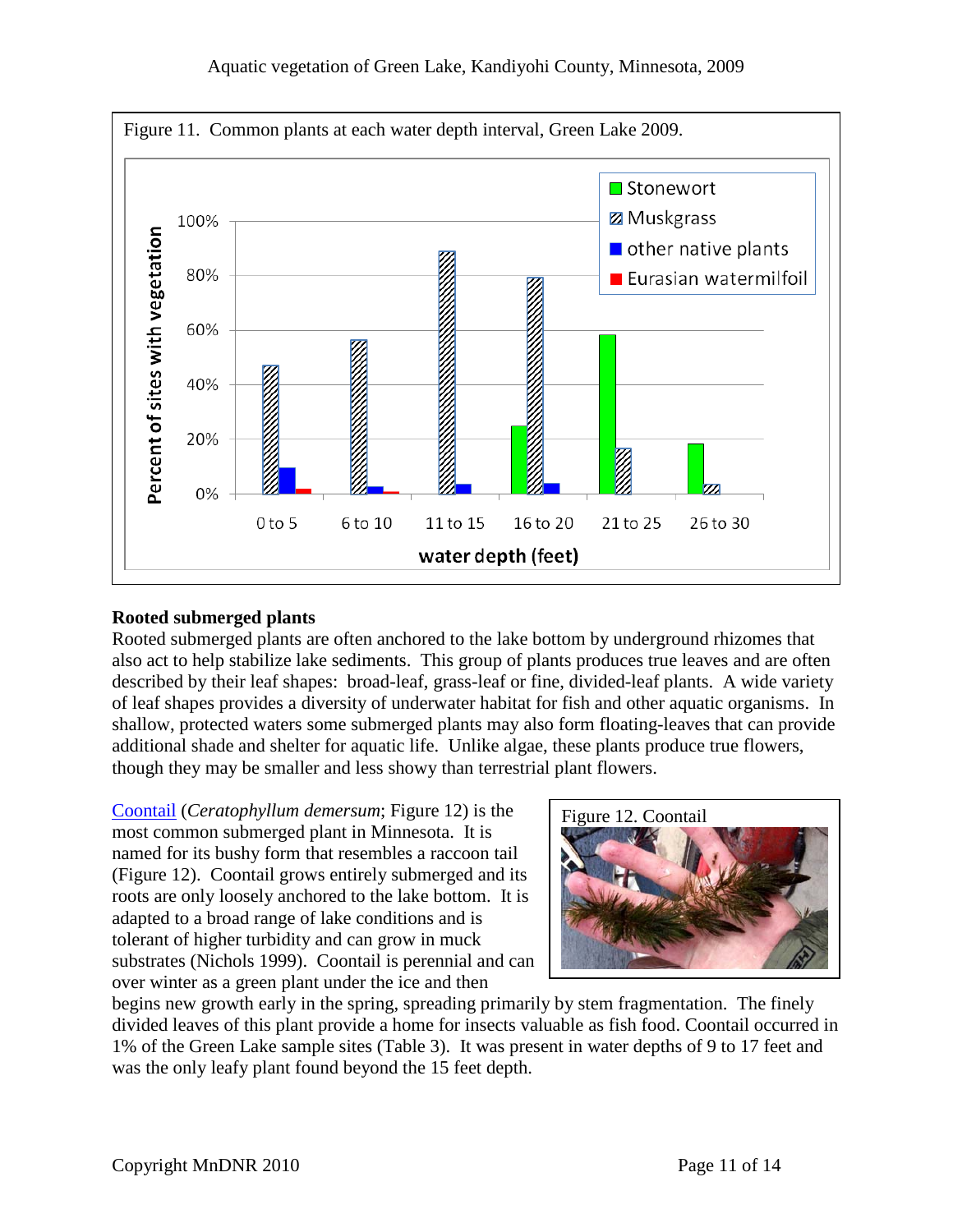[Pondweeds](http://www.dnr.state.mn.us/aquatic_plants/submerged_plants/broadleaf_pondweeds.html) (*Potamogeton* spp. and *Stuckenia* spp.) are rooted perennial plants and their rhizomes may form mats on the lake bottom that help consolidate soil (Arber 1920). These underwater plants have opposite, entire leaves and form "cigar-shaped" flowers that emerge above the water surface. Many pondweed species over-winter as hardy rhizomes while other species produce tubers, specialized winter buds, or remain "evergreen" under the ice. Seeds and tubers of pondweeds are an important source of waterfowl food. The foliage of pondweeds provides food for a variety of marsh birds, shore birds and wildlife and provides shelter, shade and spawning sites for a range of fish species (Borman et al. 2001). Pondweeds inhabit a wide range of aquatic sites and species vary in their water chemistry and substrate preferences and tolerance to turbidity. There are more than 20 species of pondweeds in Minnesota and they vary in leaf shapes and sizes. Several native pondweeds occur in Green Lake (Table 3).

[Illinois pondweed](http://www.dnr.state.mn.us/aquatic_plants/submerged_plants/broadleaf_pondweeds.html) (*Potamogeton illinoensis*) is a broad-leaf pondweed that grows primarily submerged but may form floating leaves in shallower water (Figure 13). This plant is sometimes called "cabbage" by anglers because of its wide leaves. The foliage of this plant provides cover for fish and its fruits are valuable waterfowl food. Illinois pondweed was found in 1% of all Green Lake sample sites (Table 3). It was found to a depth of 9 feet but was most frequent in depths less than 5 feet.

[Clasping-leaf pondweed](http://www.dnr.state.mn.us/aquatic_plants/submerged_plants/broadleaf_pondweeds.html) (*Potamogeton richardsonii*) is another broad-leaf pondweed found in Green Lake. It is similar in form and habitat value to Illinois pondweed but it only forms submerged leaves (Figure 14). This plant was found at scattered locations in depths less than 5 feet.

[Curly-leaf pondweed](http://www.dnr.state.mn.us/aquatic_plants/submerged_plants/curlyleaf_pondweed.html) (*Potamogeton crispus*; Figure 15) resembles clasping-leaf pondweed but it is a non-native to Minnesota. This submerged plant that has been present in the state since at least 1910 (Moyle and Hotchkiss 1945) and is now found in more than 700 Minnesota lakes (Invasive Species Program 2008). Like many native submerged plants, it is perennial but has a unique life cycle that may provide a competitive advantage over native species. Curly-leaf pondweed is actually dormant during late summer and begins new growth in early fall. Winter foliage is produced and continues to grow under ice (Wehrmeister and Stuckey 1978). Curly-leaf reaches its maximum growth in May and June, when water temperatures are still too low for most native plant growth. In late spring and early summer, curlyleaf plants form structures called "turions" which are hardened stem tips that break off and fall to the substrate. Turions remain dormant through the summer and germinate into new plants in early fall (Catling and Dobson 1985).







## Figure 15. Curly-leaf pondweed.

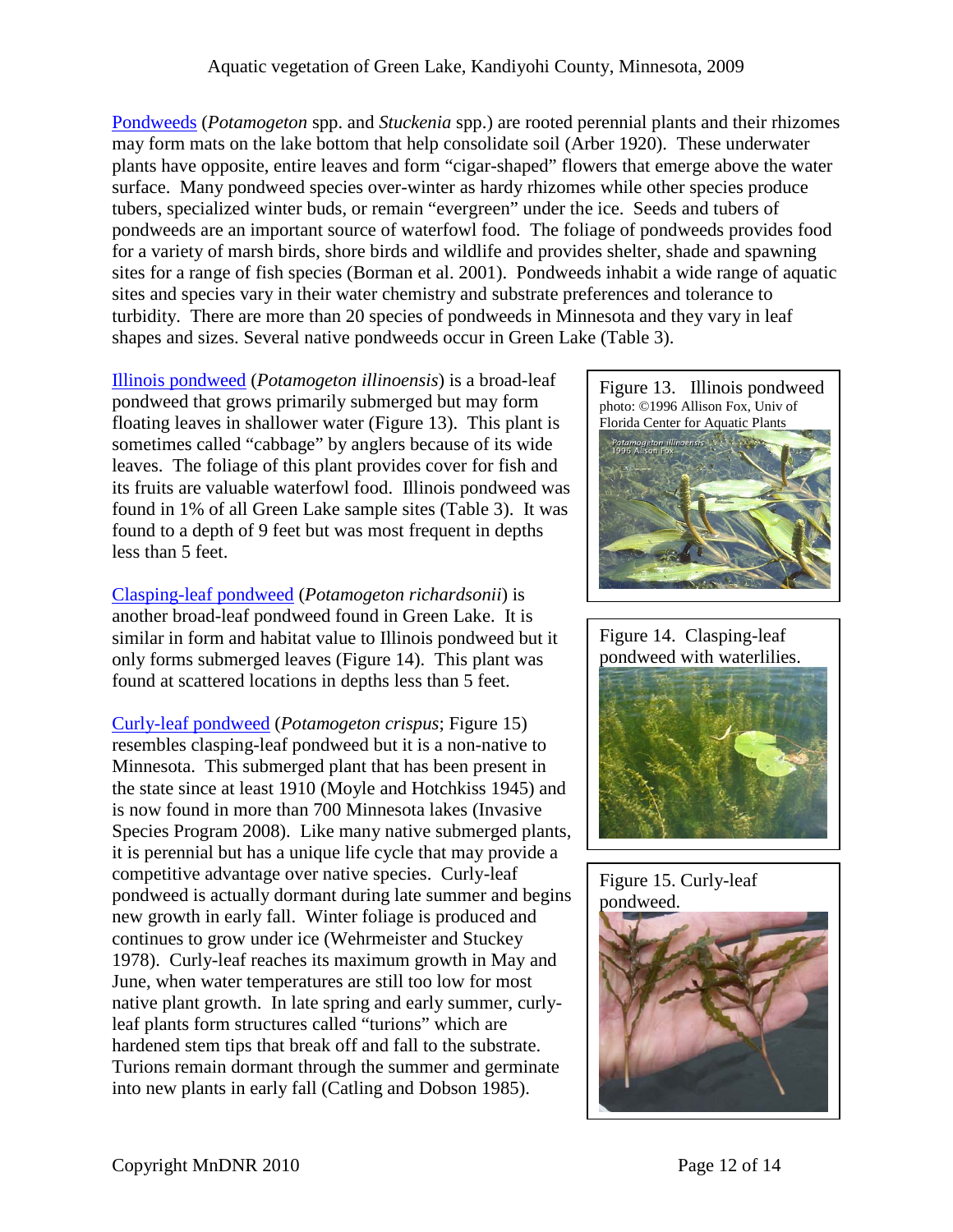The foliage of curly-leaf pondweed does provide some fish and wildlife habitat, but it may also create problems in some lakes, or in areas of some lakes. During its peak growth in spring, curly-leaf may reach the water surface at certain depths and create dense mats. These dense growths may compete with native vegetation and can also cause problems for recreational lake users.

Curly-leaf pondweed was not located during the August 2009 survey of Green Lake but it has been previously recorded in the lake. This plant is most likely to be found during its peak growth period in May and June.

[Widgeon grass](http://www.dnr.state.mn.us/rsg/profile.html?action=elementDetail&selectedElement=PMRUP01020) (*Ruppia maritima*) is one of the "grassleaved" plants that occur in Green Lake. This submerged plant has elongated, fine leaves (Figure 16) that may grow nearly 2 feet in length. This plant's name refers to its importance as a waterfowl food source. Widgeon grass is designated as a rare species in Minnesota because of its limited distribution in the state. This plant is restricted to western Minnesota lakes with high alkalinity, high conductivity and high pH. This plant often grows as an annual, re-sprouting from seed each year. Therefore, the actual distribution of widgeon grass within a lake may vary widely from year to year, depending on seed set and distribution in the previous year. In 2009, widgeon grass



was found in 1% of all survey sites in Green Lake (Table 3). It occurred in water depths of 5 to 12 feet.

[Northern watermilfoil](http://www.dnr.state.mn.us/aquatic_plants/submerged_plants/northern_watermilfoil.html) (*Myriophyllum sibiricum*) is a native, submerged, rooted plant with finely divided, feather-shaped leaves (Figure 17). Particularly in depths less than 10 feet, this plant may reach the water surface and its flower stalk will extend above the water surface. It spreads primarily by stem fragments and over-winters by hardy rootstalks and winter buds. Northern watermilfoil is not tolerant of turbidity and grows best in clear water lakes (Nichols 1999). In Green Lake, northern watermilfoil was found in 9 feet of water and was present in less than 1% of the sample sites (Table 3).

[Eurasian watermilfoil](http://www.dnr.state.mn.us/invasives/aquaticplants/milfoil/index.html) (*Myriophyllum spicatum*; Figure 18) closely resembles northern watermilfoil but it is not native to Minnesota. Eurasian watermilfoil is adapted to survive in lower light levels than many native aquatic plants but still requires adequate light for growth. In Green Lake it was found in 1% of the sample sites and occurred in the 5-9 feet depth zone. It co-occurred with muskgrass, northern watermilfoil and widgeon grass.